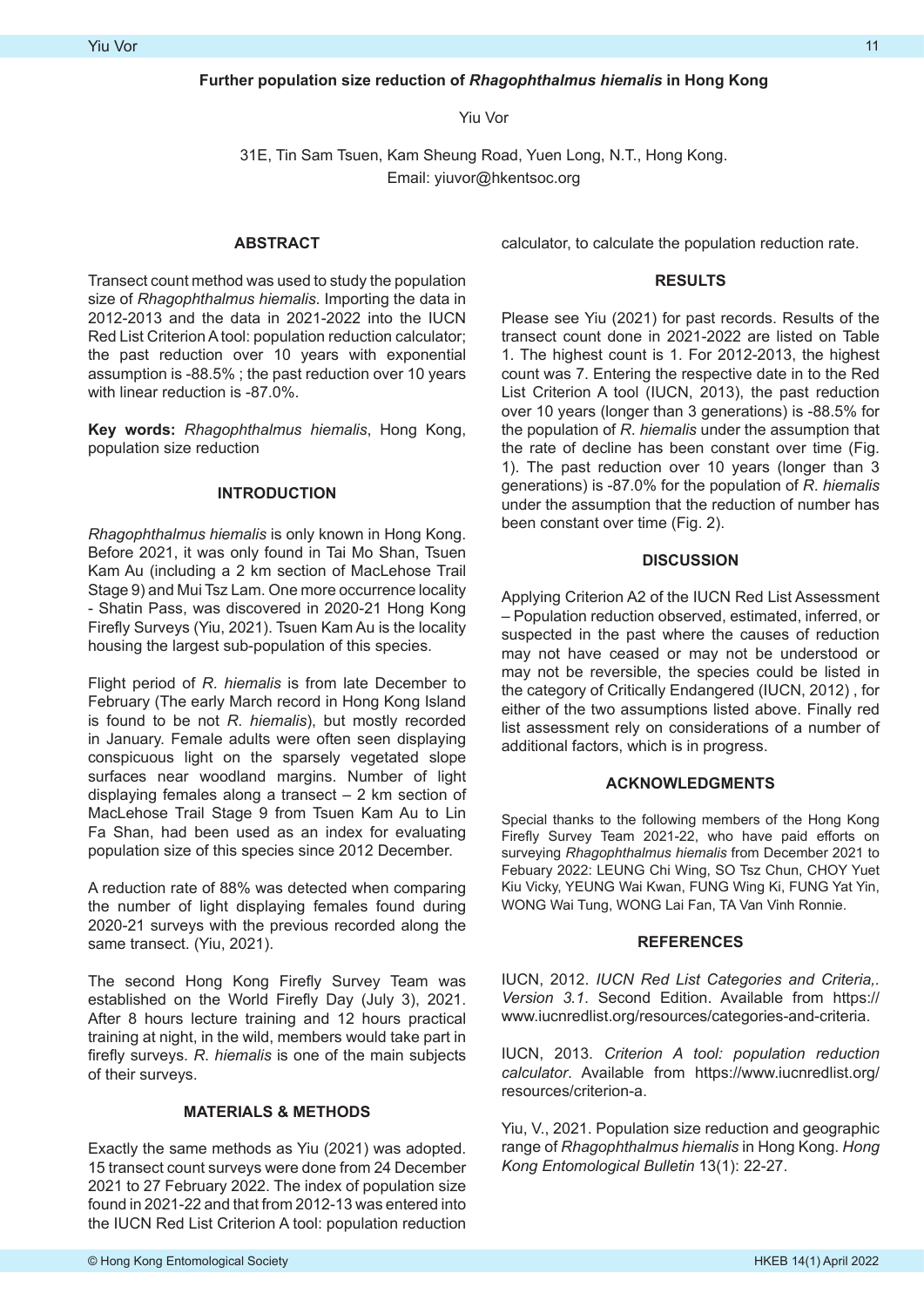| <b>Date of Survey</b> | No. of light displaying female R. hiemalis |
|-----------------------|--------------------------------------------|
| Dec 24, 2021          | 0                                          |
| Jan 1, 2022           | $\Omega$                                   |
| Jan 2, 2022           | O                                          |
| Jan 6, 2022           |                                            |
| Jan 10, 2022          | 0                                          |
| Jan 19, 2022          |                                            |
| Jan 23, 2022          | ი                                          |
| Jan 24, 2022          |                                            |
| Jan 30, 2022          | 0                                          |
| Feb 3, 2022           | 0                                          |
| Feb 10, 2022          | 0                                          |
| Feb 16, 2022          | $\Omega$                                   |
| Feb 17, 2022          | $\mathbf{0}$                               |
| Feb 27, 2022          | 0                                          |
|                       |                                            |

**TABLE & FIGURES**

**Table 1**. Dates of survey and number of recorded adults of *Rhagophthalmus hiemalis*.



**Figure 1**. 10-year reduction *Rhagophthalmus hiemalis*, with exponential assumption**.**